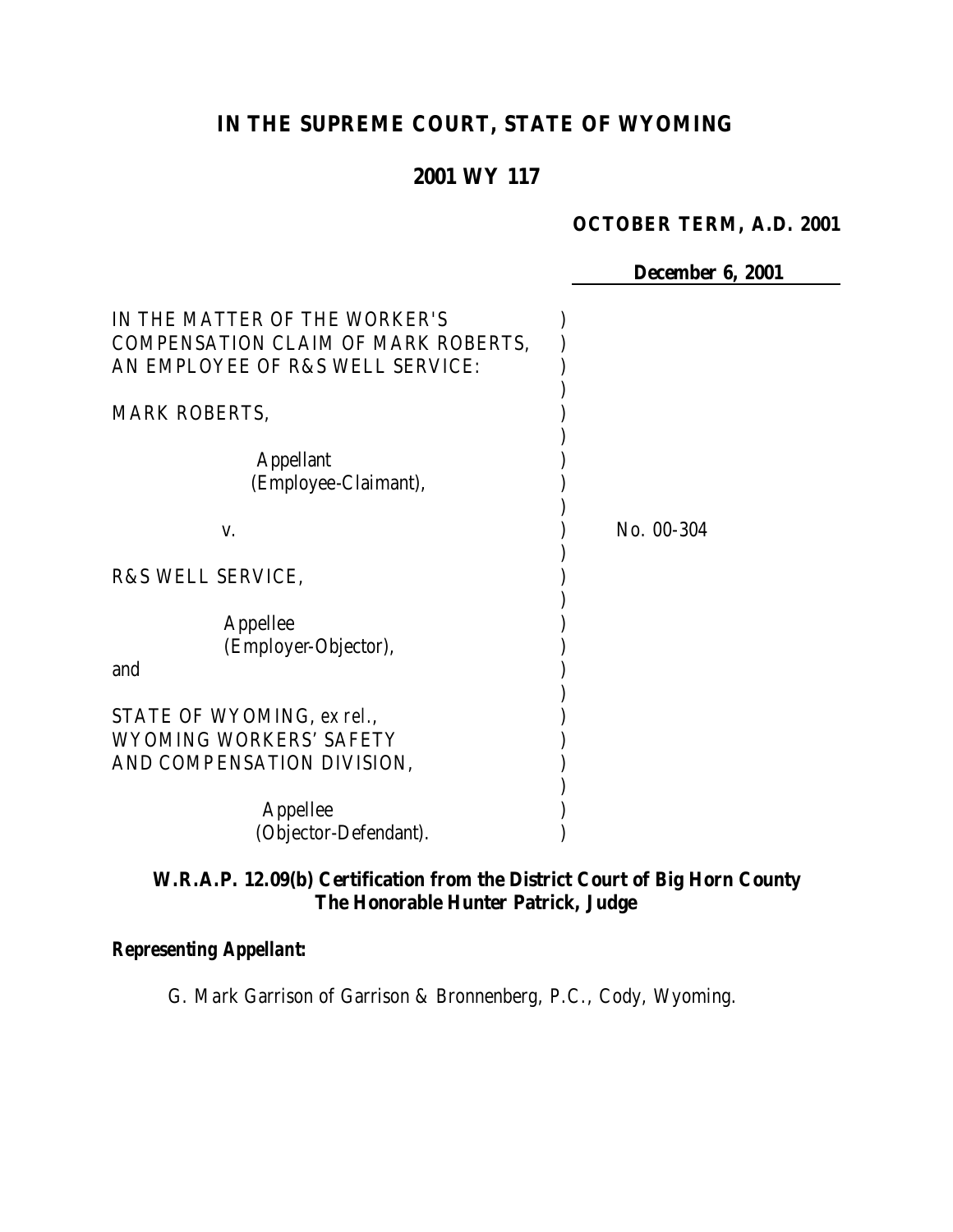### *Representing Appellee State of Wyoming ex rel. Wyoming Workers' Safety and Compensation Division:*

Gay Woodhouse, Attorney General; John W. Renneisen, Deputy Attorney General; Gerald W. Laska, Senior Assistant Attorney General; and David L. Delicath, Assistant Attorney General.

#### *Representing Appellee R&S Well Service:*

Brigita S. Krisjansons of Messenger & Jurovich, of Thermopolis, Wyoming.

#### **Before LEHMAN, C.J., and GOLDEN, HILL, KITE, and VOIGT, JJ.**

*NOTICE: This opinion is subject to formal revision before publication in Pacific Reporter Third. Readers are requested to notify the Clerk of the Supreme Court, Supreme Court Building, Cheyenne, Wyoming 82002, of any typographical or other formal errors so that correction may be made before final publication in the permanent volume.*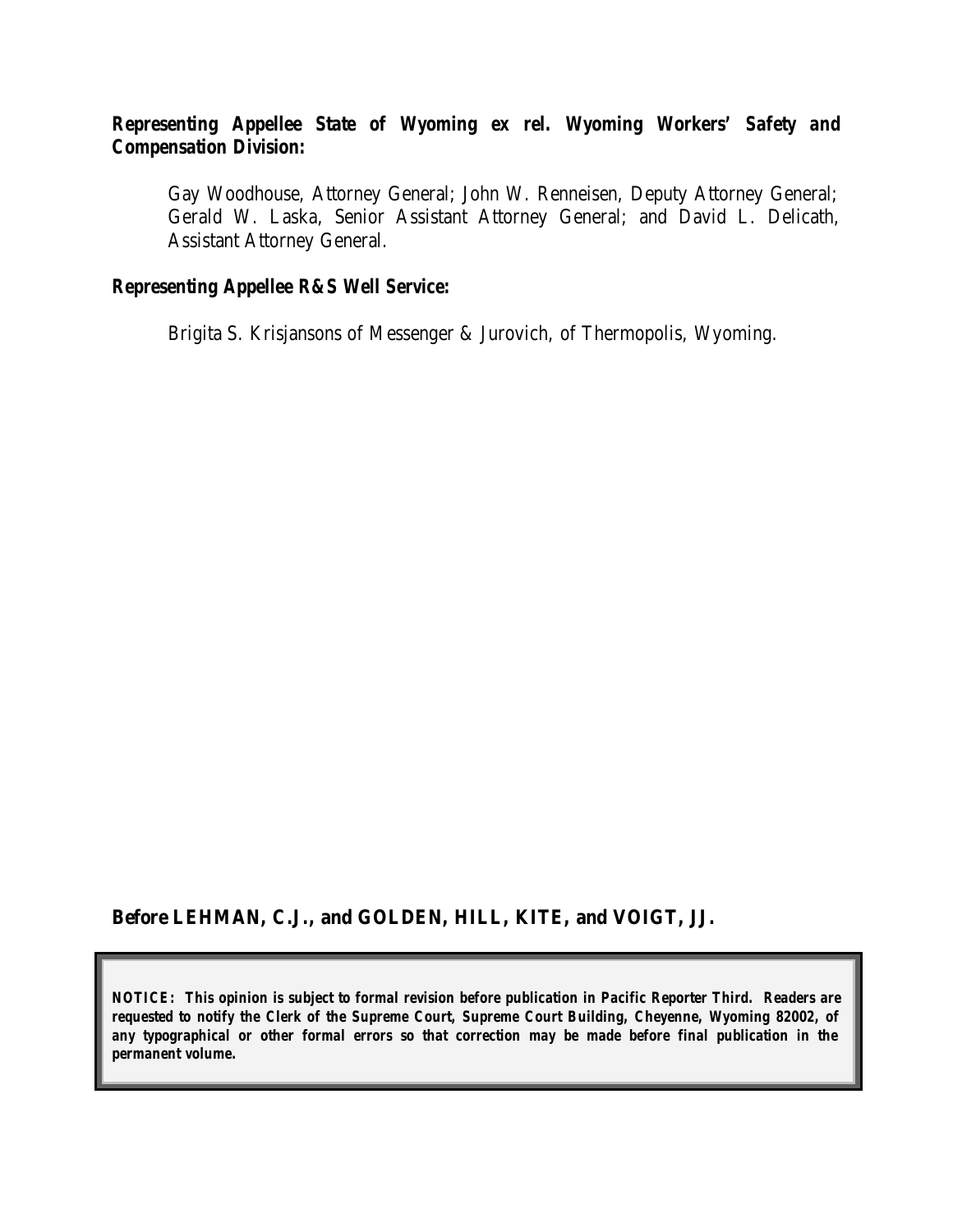#### **HILL, Justice.**

[¶1] Mark Roberts (Roberts) appeals from a decision denying him worker's compensation benefits for a shoulder injury on the grounds that he had failed to establish by a preponderance of the evidence that the injury was work-related. We affirm.

[¶2] Roberts' brief contains the following statement of the issue:

Whether the hearing examiner's decision denying employee/claimant's worker's compensation claim on the basis that the employee/claimant failed to satisfy his burden of proving that his injury occurred in the course of his employment was arbitrary, capricious, an abuse of discretion, or otherwise not in accordance with the law.

The employer, R & S Well Service, offers a statement of the issue in question format:

Was there substantial evidence to support the hearing examiner's decision that Mark Robert's [*sic*] failed to meet his burden of proving that he sustained his injury during the course of his employment with R & S Well Service, thereby making him ineligible for worker's compensation benefits?

The Wyoming Workers' Safety and Compensation Division (the Division) also offers a brief statement of the issue:

> Did the Hearing Examiner correctly determine that Appellant failed to prove that his shoulder injury occurred in the course of his employment?

#### **FACTS**

[¶3] R & S Well Service employed Roberts as a rig hand, a job that required him to latch pipe approximately 60 feet high in a derrick. On September 15, 1999, Roberts filed a claim for worker's compensation alleging that an injury occurred to his shoulder during the course of his employment on September 14, 1999. A contested case hearing on Roberts' claim was held on June 26, 2000. According to Roberts, he was up in the derrick latching pipe when a piece he was holding pulled away causing an injury to his shoulder. Initially, Roberts thought he had only pulled or strained a muscle, so he completed his shift despite numbness in his fingertips. Roberts managed to climb down the derrick but only was able to change his boots before leaving the well site.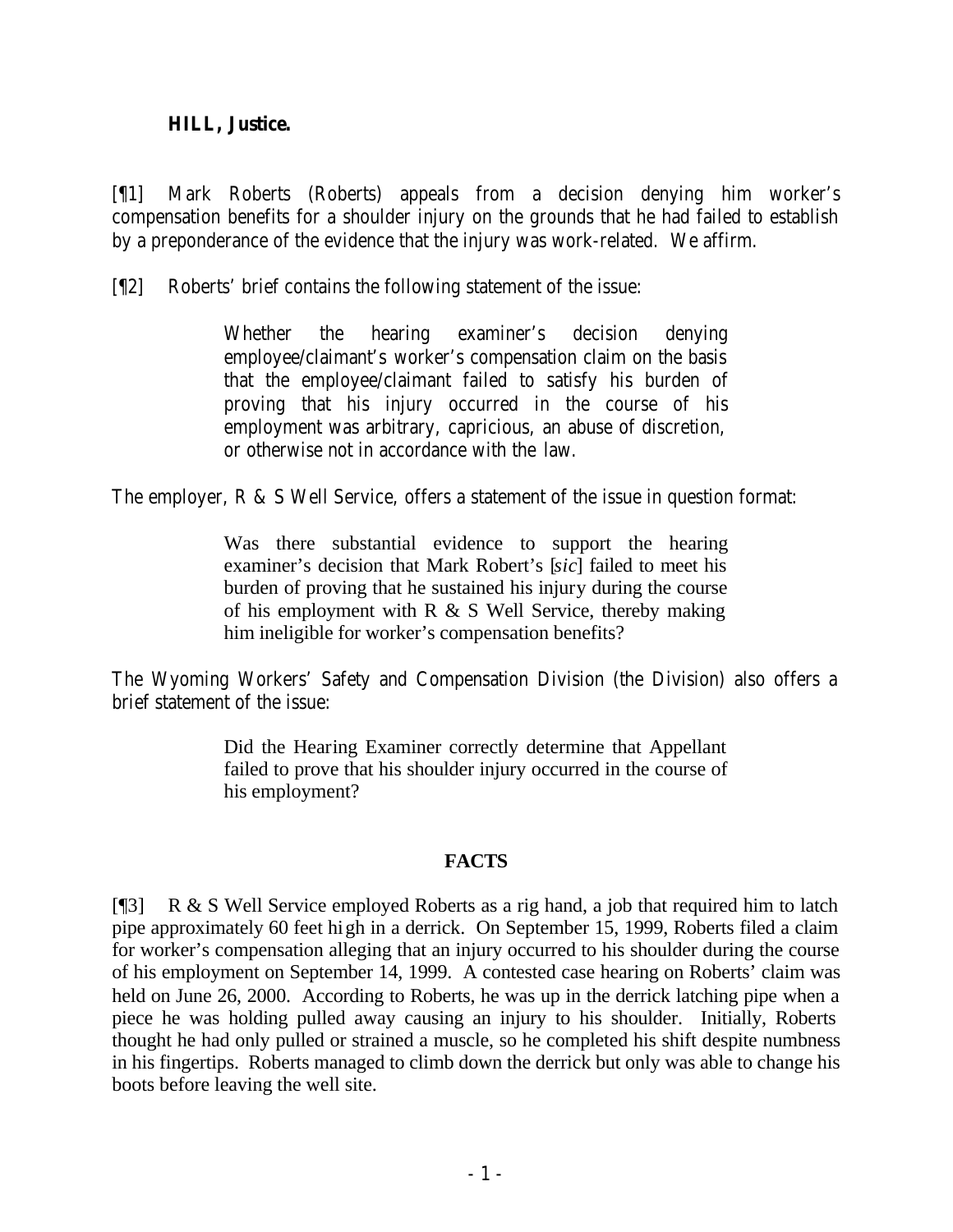[¶4] The next morning, Roberts' shoulder was swollen and bruised. He went to the emergency room and was ultimately diagnosed with "an external rotation type of injury which would tend to bring the ball anteriorly or forward relative to the socket." In other words, Roberts had suffered a dislocated shoulder. Roberts had a one-inch dislocation of the shoulder, and he would ultimately need surgery.

[¶5] Steven Shay, the safety manager for R & S Well Service, testified that it was his job to process workers' compensation claims. Shay indicated that he was suspicious of the legitimacy of Roberts' claim because on the day of the alleged incident, Roberts had been complaining that he did not think he could handle the job. Later, as part of his investigation into the injury, Shay interviewed Roberts' girlfriend, Tara.<sup>1</sup> She indicated that Roberts often lied to her, and she did not know whether he was telling the truth or not. When confronted with these statements at the hearing, Tara recanted insisting that the reason she made those statements to Shay was because she was angry with Roberts. Her testimony at the hearing was otherwise consistent with Roberts', *i.e.*, that he had complained of shoulder pain from an injury sustained while handling pipe at work. Tara also indicated that she had observed some bruising on Roberts' shoulder.

[¶6] Two other witnesses testified at the hearing. Calvin Werbelow, Roberts' supervisor, testified that no mention was made of a shoulder injury on the date of the alleged incident. At the time, Roberts had stated that he did not feel like he could "make it" at this job. Werbelow also testified that earlier on that day, Roberts had complained of a thumb injury but that he continued to work. A co-worker, Del Friendly, testified that Roberts had shown him the thumb injury, but similarly had made no mention of any shoulder injury. According to Friendly, Roberts continued to work and exhibited no difficulties when climbing down the 60-foot ladder at the end of the day. Contrary to Roberts' testimony that he had only changed his boots, Friendly asserted that Roberts had changed all of his clothes without any evident difficulty. Friendly, in fact, insisted that he would not have allowed Roberts to ride back to town in the pickup if Roberts had not changed his dirty clothes. Friendly also stated that Roberts did not show any signs of discomfort on the ride back to town, which traversed a rough dirt road.

[¶7] Medical testimony was presented through the deposition of Dr. Jimmie G. Biles. Dr. Biles testified that Roberts had suffered from a separated shoulder. However, when he saw Roberts on September 17, 1999, three days after the alleged incident, no bruising was evident in the shoulder area. Given the history presented by Roberts, Dr. Biles opined that the injury could have occurred as Roberts claimed. However, Dr. Biles testified that he did not think Roberts could have climbed down the ladder if his shoulder was one inch out of its socket. Dr. Biles opined that Roberts would have known whether he had simply strained or torn a muscle rather than separated his shoulder because of the difference in pain levels associated with the respective injuries.

 <sup>1</sup> Tara and Roberts were married sometime prior to the contested case hearing in this matter.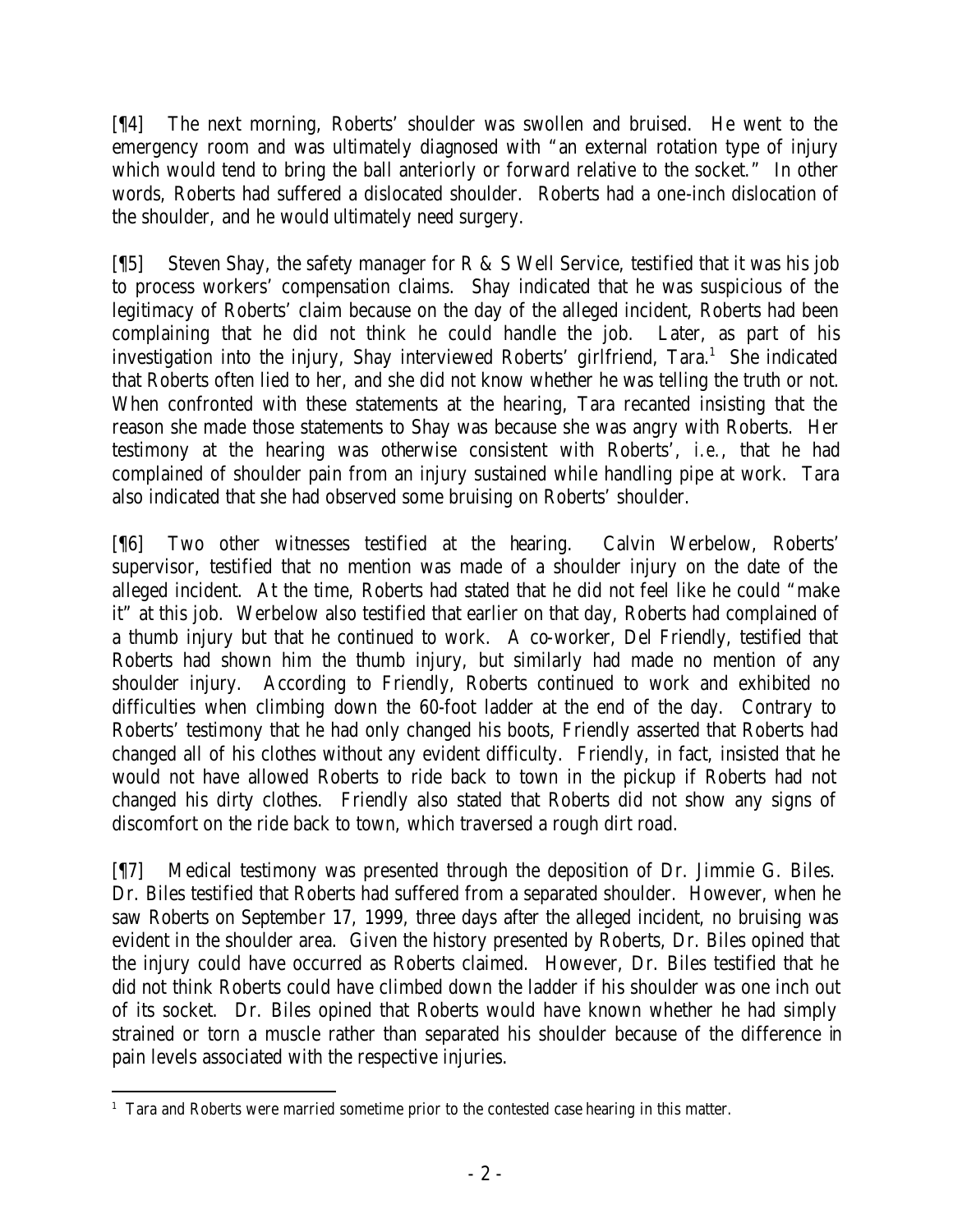[¶8] The hearing examiner concluded that Roberts had failed to show, by a preponderance of the evidence, that his shoulder injury was a work-related injury and denied benefits. The basis for the decision was the hearing examiner's conclusion that Roberts and his witness, Tara, lacked credibility in comparison to the witnesses for the employer and the Division. The hearing examiner decided that he could not "conclude that the causative mechanism of [Roberts'] shoulder condition was as [Roberts] testified."

[¶9] Roberts appealed the denial of benefits to the district court, which has certified the matter to this Court pursuant to W.R.A.P. 12.09(b).

#### **STANDARD OF REVIEW**

[¶10] We have a well-established standard for reviewing denials of a claim for benefits when a hearing examiner concludes that a claimant has failed to meet the burden of establishing that the injury was work-related:

> A claimant requesting worker's compensation benefits has the burden of proving all essential elements of a claim by a preponderance of the evidence. *Pederson v. State, ex rel. Workers' Compensation Div.,* 939 P.2d 740, 742 (Wyo. 1997); *Goddard v. Colonel Bozeman's Restaurant,* 914 P.2d 1233, 1236 (Wyo. 1996). To prove by a preponderance of the evidence, the claimant must bring forth "proof which leads the trier of fact to find that the existence of the contested fact is more probable than its non-existence." *Thornberg v. State ex rel. Workers' Compensation Div.*, 913 P.2d 863, 866 (Wyo. 1996) (quoting *Scherling v. Kilgore*, 599 P.2d 1352, 1359 (Wyo. 1979)).

> When a hearing examiner concludes that a claimant has failed to meet his or her burden of proof, that conclusion is reversed only if it is found to be arbitrary, capricious, an abuse of discretion or not in accordance with law. *Pederson*, 939 P.2d at 742; *City of Casper v. Utech*, 895 P.2d 449, 452 (Wyo. 1995); *Bohren v. State, ex rel. Workers' Compensation Div.*, 883 P.2d 355, 357-58 (Wyo. 1994). Under the arbitrary, capricious and abuse of discretion standard, we are charged with examining the entire record. Wyo. Stat. Ann. § 16-3-114(c) (Lexis 1999); *Utech*, 895 P.2d at 452. In our examination and review of a hearing examiner's determination, we defer to the hearing examiner's findings of fact. *Pederson*,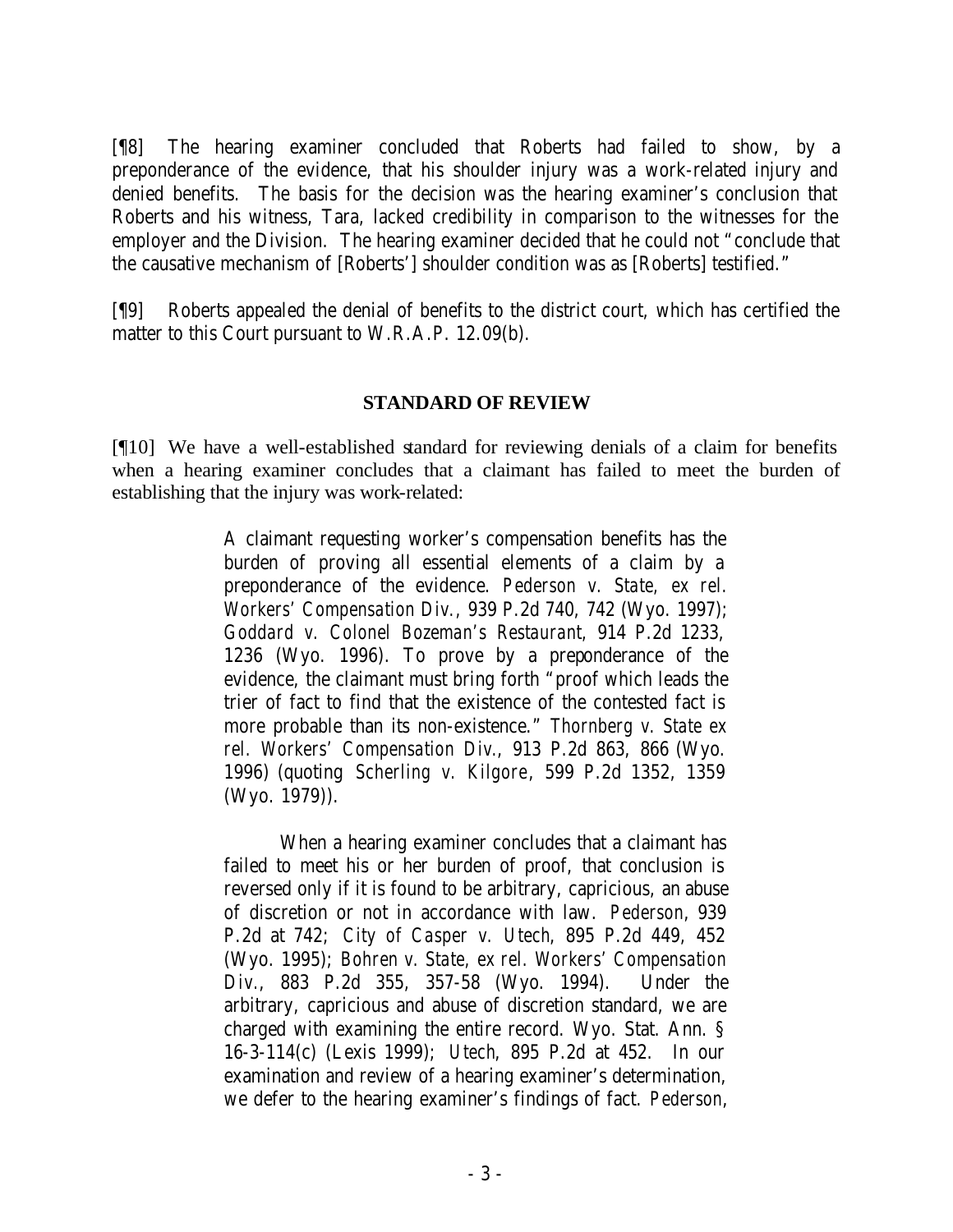939 P.2d at 742; [*Wyoming Steel & Fab, Inc. v. Robles*, 882 P.2d 873, 875 (Wyo. 1994).] We will examine conflicting and contradictory evidence to see if the hearing examiner reasonably could have made its findings based on all the evidence before it. *Pederson*, 939 P.2d at 742, and cases therein cited. The findings of fact may include determinations of witness credibility, as the hearing examiner is charged with determining the credibility of the witnesses. *Pederson*, 939 P.2d at 742; *Utech*, 895 P.2d at 451, and cases therein cited. In our review, we will not overturn the hearing examiner's determinations regarding witness credibility unless they are clearly contrary to the overwhelming weight of the evidence. *Nellis v. Dep't of Transp.*, 932 P.2d 741, 743 (Wyo. 1997); *Pederson*, 939 P.2d at 742; *Robles*, 882 P.2d at 875.

*Carrillo v. State ex rel. Wyoming Workers' Safety and Compensation Division*, 987 P.2d 690, 692-93 (Wyo. 1999).

#### **DISCUSSION**

[¶11] The burden was on Roberts to prove by a preponderance of the evidence that his injury arose out of and in the course of his employment. Wyo. Stat. Ann.  $\S 27-14-102(a)(xi)$ (LexisNexis 2001). Roberts argues that he did, in fact, prove that his injury was workrelated. According to Roberts, the hearing examiner's decision was flawed because he ignored relevant evidence in support of Roberts' claim and focused, instead, on determining witness credibility using peripheral and irrelevant evidence. In effect, Roberts' argument is that the hearing examiner used the determination on credibility to bootstrap a decision that Roberts had failed to meet his burden of proof.

[¶12] There is no question that Roberts suffered an injury to his shoulder. The only issue before the hearing examiner was whether that injury arose out his employment. First, Roberts insists that the hearing examiner failed to take into account his testimony about how the injury occurred -- testimony that was not contradicted and had remained consistent throughout the proceedings. Next, he stresses Dr. Biles' testimony that Roberts' injury was consistent with his account of how it happened. Roberts argues that this was sufficient to meet his burden of proof. Roberts claims that, instead of addressing the evidence relevant to whether the injury occurred during the course of employment, the hearing examiner based his decision on witness credibility using evidence that was not relevant to the sole question at issue. There was no reason, Roberts insists, for the hearing examiner to find him not credible because his account of the injury was reasonable and had remained consistent throughout the proceedings. As for Tara's testimony, Roberts acknowledges that she made inconsistent statements. However, he argues that her credibility should not have been held against him because it placed an undue burden on him to disprove her earlier statement. At most,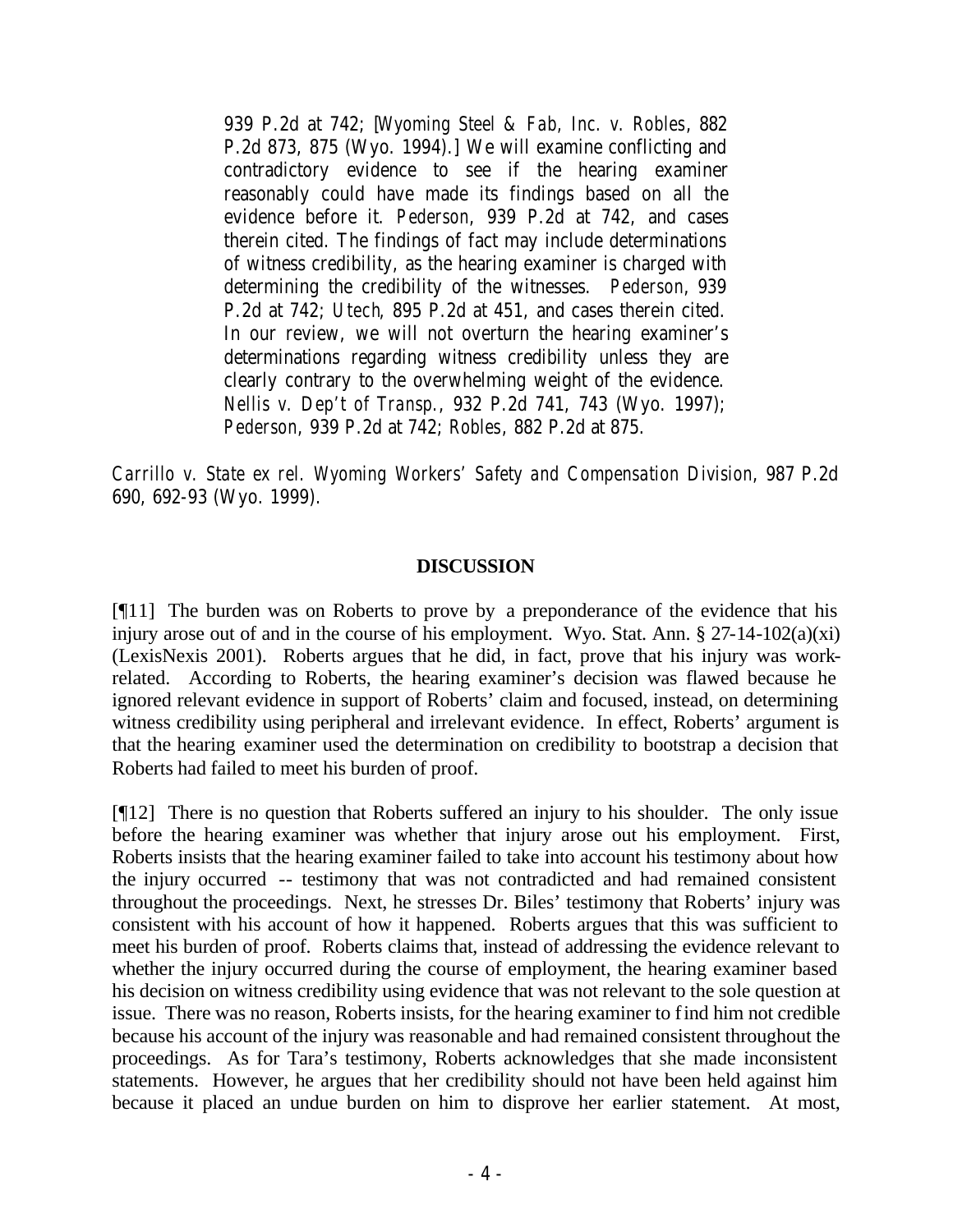Roberts says the hearing examiner should have just disregarded her testimony. Finally, Roberts claims that the hearing examiner gave undue weight to Steven Shay's testimony. Roberts argues that Shay's testimony was not very credible because he gave conflicting reasons behind his motivation for investigating Roberts' claim. Accordingly, Roberts asserts that the hearing examiner's decision was arbitrary, capricious, an abuse of discretion, and not otherwise in accordance with law.

[¶13] Roberts is asking this Court to do exactly what it will not do when reviewing an agency decision: reweigh the evidence and determine the credibility of witnesses. First, our review of the record has left us with the firm conviction that the hearing examiner's determinations on witness credibility were not contrary to the overwhelming weight of the evidence. The hearing examiner clearly believed that the testimony of Roberts' girlfriend was not credible. Initially, she told the employer's safety officer that Roberts often lied and that she did not know whether he was telling the truth or not. Then, at the hearing, she backed Roberts' version of the events and insisted that she had made the earlier statements only because she was angry with Roberts. The hearing examiner was well within the bounds of reason when he discounted the girlfriend's hearing testimony. If Roberts had concerns about her testimony reflecting negatively on his case, then perhaps he should have reconsidered his decision to call her as a witness. Roberts' attack on the credibility of the employer's witness, Steven Shay, is equally unavailing. Even if we were to entirely discount his testimony, it would not affect our decision to affirm the hearing examiner's decision. Everything about which Shay testified was confirmed by the other witnesses for the employer and the Division or, in the case of the girlfriend's statements, admitted by her. Since Shay's testimony was consistent with the testimony offered by other witnesses, we could not conclude that the hearing examiner was wrong to find his testimony credible.

[¶14] As noted above, we defer to the hearing examiner's findings of fact and review conflicting and contradictory evidence to see if the hearing examiner could have reasonably concluded as he did, based upon all the evidence before him. *Carrillo*, 987 P.2d at 693. In this case, the hearing examiner concluded that Roberts' actions on the day that the alleged injury occurred were inconsistent with his account of the incident. Specifically, the hearing examiner noted that Roberts had questioned his ability to do the job and had complained about a thumb injury earlier that day. Yet, when Roberts' shoulder was allegedly injured while up in the derrick, Roberts told no one about it despite the severe pain that is associated with that type of injury. Furthermore, Roberts managed to climb down a 60-foot vertical ladder, change his clothes, and then ride in a cramped, standard cab pickup on a rough dirt road without mentioning or exhibiting any pain or discomfort. Similarly, the hearing examiner was free to give little weight to Dr. Biles' opinion that Roberts' injury could have arisen at work because that opinion was based entirely upon a history provided by Roberts and not upon objective, independent evidence. *Carrillo*, 987 P.2d at 693. Under these circumstances, we conclude that the hearing examiner's conclusions were reasonable.

### **CONCLUSION**